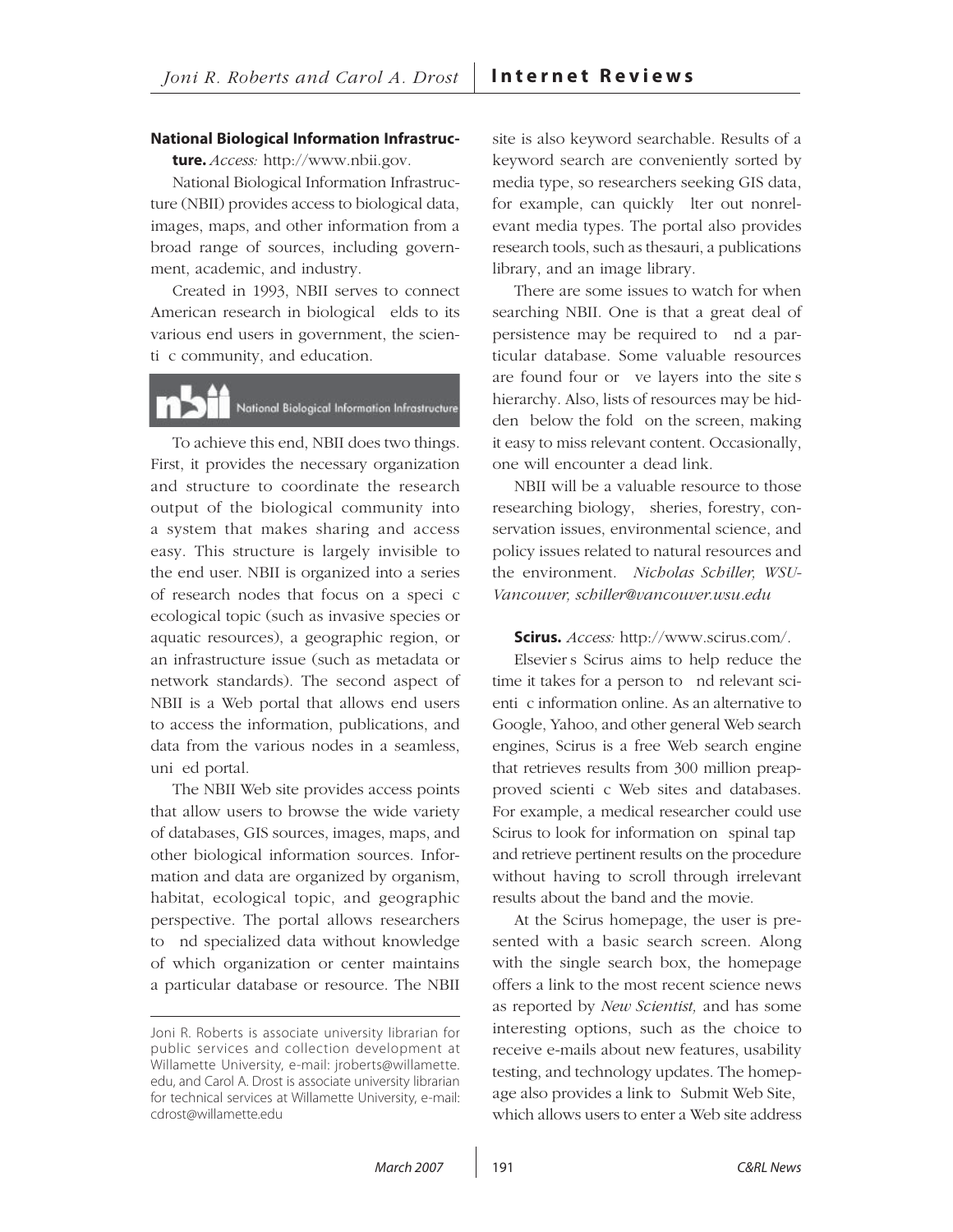to be reviewed for inclusion in the pool of scienti c Web content. Scirus provides interesting downloads such as a Scirus toolbar for Internet Explorer, a search box that can be added to a personal Web page, and a Firefox plug-in search box.

With the basic search, researchers can immediately limit results to journal and/or Web sources on a topic. The advanced search screen has two search boxes for Boolean searching as well as limits by date, information type (articles, books, company homepages, patents, preprints, etc.), le format, source, and subject area.

Search results can be resorted by date or by relevance. Unlike many search engines, Scirus does not rank page relevance based on metatags, which can be skewed by the page author. Instead, relevance is determined by the number of times the search words appear, and also by the number of links pointing to a site. Another useful feature is the ability to checkmark the results and save them, e-mail them, or export them.

Scirus is recommended for those who need to carry out scienti c research on the Web, and it is also useful as a reference tool for verifying citations. It helps to bring the online scienti c world down to a more manageable size, and its clear layout makes it very usable, even for a novice researcher. Scirus is useful for students of all levels, as well as for professors, researchers, and librarians who use the Internet for scienti $\epsilon$ research.—*Allison Thompson, McMaster University, thomall@mcmaster.ca* 

### **Urban Institute.** *Access:* http://www.urban. org.

President Lyndon Johnson spawned the idea for what in 1968 became the Urban Institute (UI), an independent, nonpartisan think tank that analyzes the challenges facing the nation's cities and residents. To this day UI endeavors to promote sound social policy and public debate on national priorities" by conducting research, evaluating programs and services, and educating the public on relevant issues.

Indeed, the of cers, trustees, and senior fellows af liated with this group sport impressive credentials and experience. A class act, the Web site offers students and scholars a wealth of information in an attractive, functional package.

The bulk of UI research derives from ten policy centers that each focus on an issue, such as housing or education. UI also hosts conferences and discussions year-round, which bring together independent, government, and community representatives. Although the full scope of material available here is unclear, the site offers access to UIsponsored monographs, papers, reports, audio les, podcasts, rss feeds, press releases, commentary, Web sites, publications for sale, and other information. Although a disclaimer cautions that all content re ects the views of the authors and not those of UI, trustees or funding sources, on the face of it, research appears sound and objective.

*(continues on page 204)*